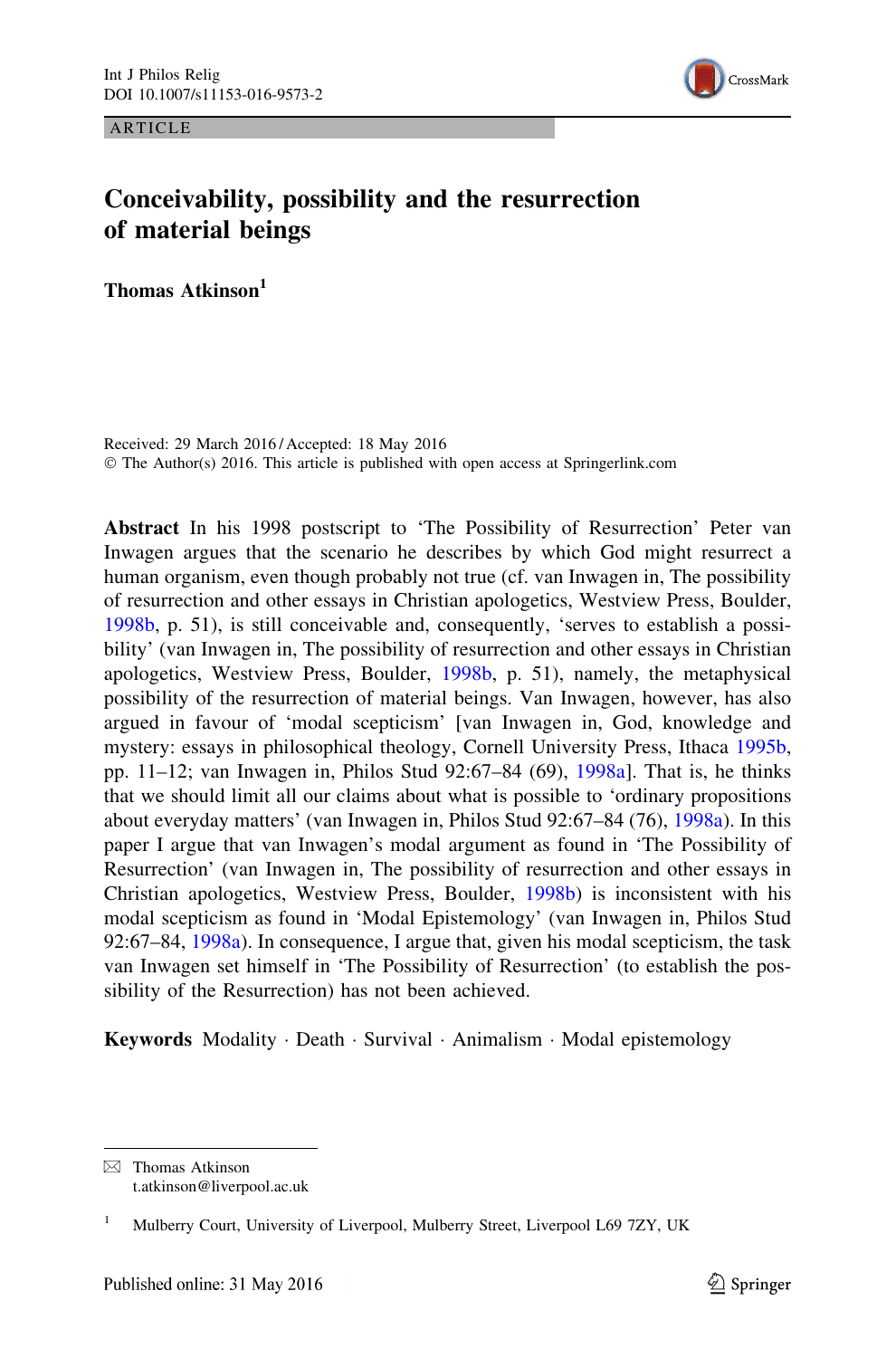In his 1978 paper 'The Possibility of Resurrection' Peter van Inwagen argued that, although the resurrection seems, given his materialist metaphysics, to be impossible for God to achieve, an argument can be made to demonstrate that this is not actually the case. Van Inwagen's method was to put forward 'a metaphysically possible story, in which God accomplished the Resurrection of the Dead' (van Inwagen [1998b,](#page-17-0) p. 50) that he hoped would convince his readers that although the resurrection may, on first appearances, seem impossible it is not actually so. Not only this, but, initially, van Inwagen suggested that he thought that the metaphysically possible story that he gave to describe how God could achieve the resurrection of material beings was the 'only way such a being could accomplish it' (van Inwagen [1978](#page-17-0), p. 121).

Many arguments have been offered in response to van Inwagen's [\(1978\)](#page-17-0) paper. Most of these arguments have served to demonstrate that the description of the resurrection that van Inwagen put forward entails some strange or 'unseemly' (Zimmerman [2010](#page-17-0), p. 33) conclusion and, consequently, should not be considered to be the actual mechanism by which God would resurrect human organisms from the dead. Since then, however, van Inwagen has argued in his 1998 postscript to his paper 'The Possibility of Resurrection' that although the model of the resurrection that he originally put forward 'isn't true' (van Inwagen [1998b,](#page-17-0) p. 51) and is not the 'only way' (van Inwagen [1978](#page-17-0), p. 121) God could achieve the resurrection, it still 'serves to establish a possibility' (van Inwagen [1998b,](#page-17-0) p. 51). That is, the model still serves to demonstrate that it is possible for God to resurrect human organisms from the dead. Consequently, van Inwagen's argument put forward in 'The Possibility of Resurrection' still stands and it is incumbent on critics of van Inwagen to demonstrate that the story he put forward in 'The Possibility of Resurrection' is somehow metaphysically incoherent.

This paper is another response to van Inwagen's argument put forward in 'The Possibility of Resurrection.' In this paper, however, I will not attempt to demonstrate that van Inwagen's story entails some unseemly conclusion. Neither will I attempt to argue that his story is somehow metaphysically incoherent. Instead I will attempt to argue that van Inwagen has not yet established, as he thinks he has, that it is metaphysically possible for God to achieve the resurrection of human organisms because van Inwagen, given his modal scepticism, should be sceptical of the claim that it is possible for God to resurrect human organisms.

I will carry out this project as follows. First, I will outline van Inwagen's materialist metaphysics of the human person, the problem posed by his materialist metaphysics for the doctrine of the resurrection and van Inwagen's modal solution to this problem. Second, I will outline van Inwagen's modal scepticism. Third, I will argue that, given his modal scepticism, van Inwagen should be sceptical of his claim that it is possible for God to resurrect human organisms and, in consequence, should not claim that he has established that it is possible for God to resurrect human organisms. Finally, I will consider some objections to my argument and respond to them.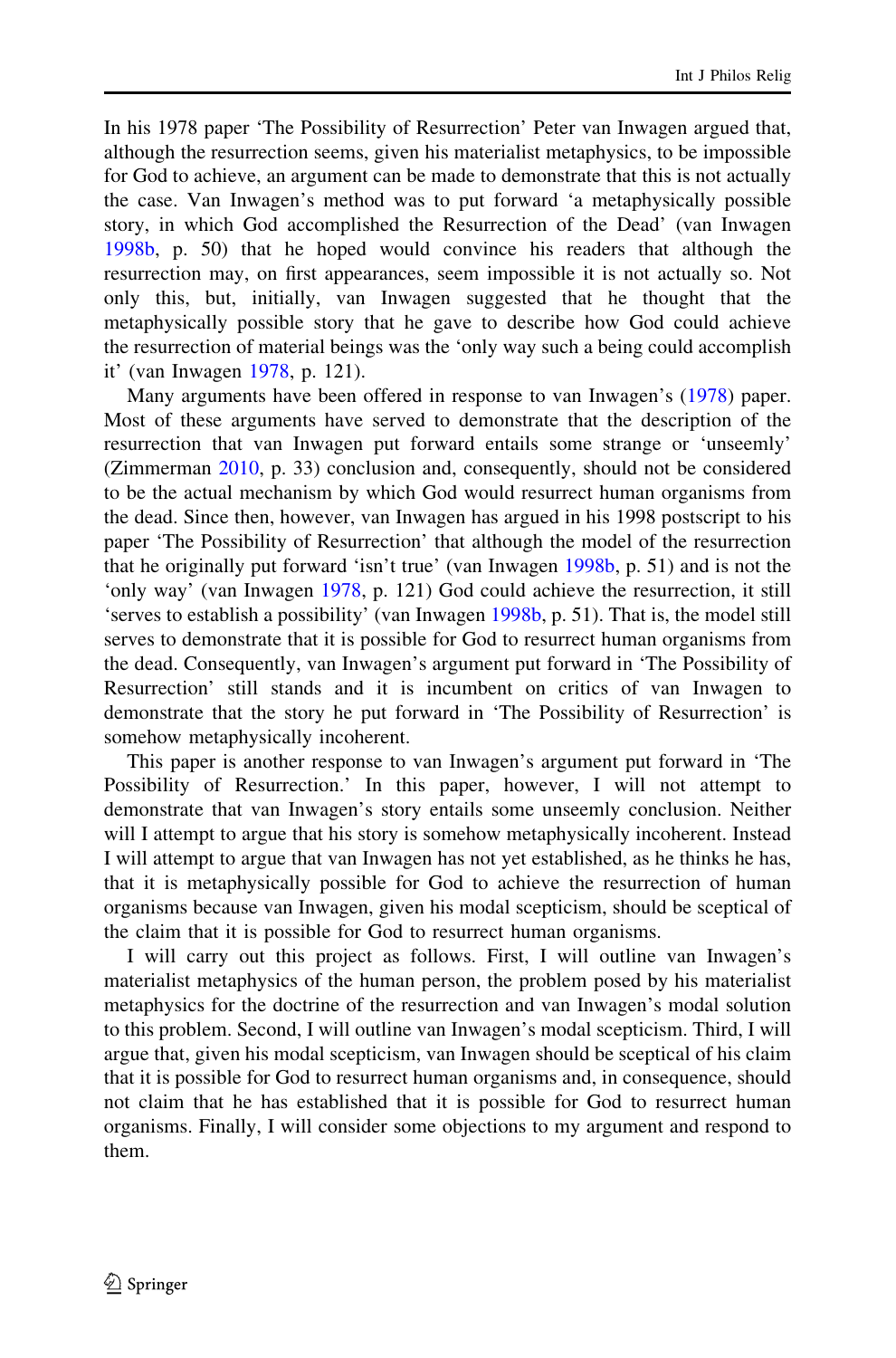## van Inwagen's argument for the possibility of resurrection

In his book Material Beings van Inwagen puts forward his materialist metaphysics of the human person. Put simply, van Inwagen thinks that we, human persons, are human organisms. Human organisms are material objects composed entirely of material simples (such as quarks, electrons, gauge bosons, etc.). Material simples come to compose a human organism in virtue of their getting 'caught up' (van Inwagen [1990,](#page-17-0) p. 94) in a life. More precisely, a human organism is composed of simples the activities of which constitute a life. A life is a self-organising homeodynamic event that maintains an organism's complex internal structure.

Van Inwagen also puts forward a materialist criterion for the persistence of organisms across time. Van Inwagen calls this criterion Life. He states this criterion as follows (let 'the xs' be one group of material simples and 'the ys' be another group of material simples):

Life = 'if the activity of the xs at  $t_1$  constitutes a life, and the activity of the ys at t<sub>2</sub> constitutes a life, then the organism that the xs compose at  $t_1$  is the organism that the ys compose at  $t_2$  if and only if the life constituted by the activity of the xs at  $t_1$  is the life constituted by the activity of the ys at  $t_2$ ' (van Inwagen [1990](#page-17-0), p. 145).

This criterion, however, creates a problem for van Inwagen concerning the doctrine of the general resurrection, which is a doctrine that van Inwagen wants to retain. As van Inwagen notes, the problem seems to be that, given Life and 'given certain facts about the present age' (van Inwagen [1998b](#page-17-0), p. 45)—namely, that when human organisms die their lives cease and their corpses rot—this 'of necessity, yield[s] the result that many men who have died [in] our own life time and earlier will not be found among those who live *after* the Last Day'(van Inwagen [1998b](#page-17-0), p. 45). This is because (given Life) for any organism, A, at one time,  $t_1$ , to be identical with an organism, B, at another time  $t_2$  the simples that compose A at  $t_1$  need to be caught up in the same life as that in which the simples that compose B at  $t_2$  are caught up. However, as soon as a particular organism dies naturally and it is, for example, subject to the normal room-temperature processes of biological decay for, say, fifteen minutes (or, it, for example, dies by being blown to bits by a bomb) then that organism's life ceases and, according to van Inwagen, 'can never begin again' (van Inwagen [1990,](#page-17-0) p. 147). Van Inwagen calls this mode of death 'disruption' (van Inwagen [1990,](#page-17-0) p. 147). Consequently, any particular organism, B, that exists after the time of death (disruption) of a particular organism, A, cannot be identical with A.

Consider the following example. Mary has died from a heart attack and her  $\omega$ <sub>corpse</sub><sup>1</sup> has been subject to the normal room-temperature processes of biological

<sup>&</sup>lt;sup>1</sup> Strictly speaking, given van Inwagen's metaphysics of material constitution, there is no corpse. Just a pile of simples arranged humanwise. For the sake of ease in this paper I will continue to use 'corpse' as shorthand for, either, a 'pile of simples arranged humanwise that were recently caught up in a life', or, (also as shorthand for) 'living-corpse' (van Inwagen [1990,](#page-17-0) p. 147); that is, an organism that still exists in virtue of its having its life 'squeezed' (van Inwagen [1990](#page-17-0), p. 147) (this will be further discussed below). It will be clear in the course of this paper what kind of corpse I am referring to.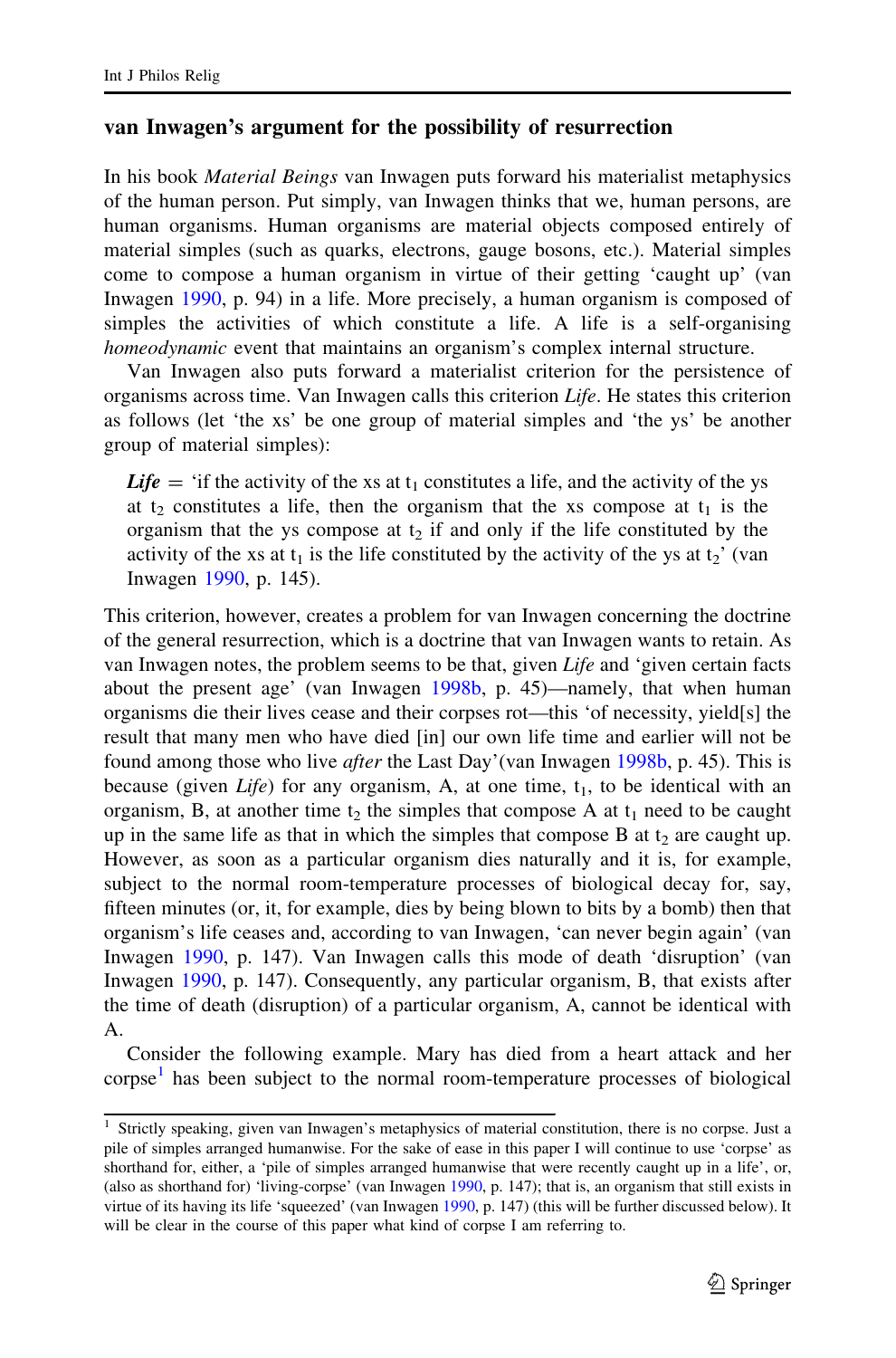decay for fifteen minutes (processes that, it seems, the vast majority of our bodily remains will be subject to). It may seem to many as though God could simply repair the damaged organs of Mary's corpse and cause the simples that virtually<sup>2</sup> compose her corpse to be caught up in a life again and that this would be sufficient for Mary (the very same person that died) to be made alive again. Van Inwagen, however, disagrees. Van Inwagen argues that this life will be a new life. This is because Mary's life has been disrupted and any life going on after disruption will not be Mary's life. Thus, God's causing the simples that virtually compose Mary's corpse to be caught up in a life again will not suffice for this organism to be identical with Mary.

Why should we think of the life that God starts as a new life and not Mary's original life? Van Inwagen writes that it is because this life will be a result of 'God's miracle and not because of the operations of the natural processes that, taken collectively, were the life of' (van Inwagen [1998b](#page-17-0), p. 47), in our case, Mary. The underlying assumption here seems to be that in order for a life at one time to be identical with a life at another time the activities of the simples that constitute these lives need to be immanent-causally connected. Indeed, van Inwagen writes, speaking of himself as identical with an organism that exists after his death, 'there will have to be some sort of material and causal continuity between this matter that composes me now and the matter that will then compose that man' (van Inwagen [1995a](#page-17-0), p. 486). God's restarting the life of a corpse that has been subject to the normal room-temperature processes of biological decay for fifteen minutes, however, requires that He supply the relevant causal processes to a pile of simples arranged humanwise to get caught up in a life and, it seems in this case, there are no sufficient immanent causal connections between the constituents of these lives. Consequently, Mary and any other human organism that dies in the usual way (disruption) cannot be made to be alive again and so cannot be resurrected. Moreover, any organism that dies in a more traumatic way (for example, by being blown to bits by a bomb) a fortiori cannot have its life begin again either. Van Inwagen concludes by saying that 'it is absolutely impossible, even as an accomplishment of God, that a man who has been burned to ashes or been eaten by worms should ever live again' (van Inwagen [1998b,](#page-17-0) p. 48).

Van Inwagen's solution to this problem is to demonstrate that while Life is true '''certain facts about the present age'' are not facts' (van Inwagen [1998b,](#page-17-0) p. 49); in particular, the supposed fact that when human organisms die their lives get disrupted. Rather, the disruption of life upon death is only, perhaps, apparent. In his paper 'The Possibility of Resurrection' van Inwagen argues just this. He does this by providing what he thinks is a metaphysically possible story in which human organisms 'die' but their lives do not get disrupted. In doing so, he takes himself to have established a possibility (namely, that it is possible for God to resurrect human organisms from the dead) and, therefore, takes himself to be justified in asserting that it is possible for God to resurrect human organisms from the dead.

<sup>&</sup>lt;sup>2</sup> I say 'virtually' compose her corpse because, given van Inwagen's metaphysics, they don't actually compose anything.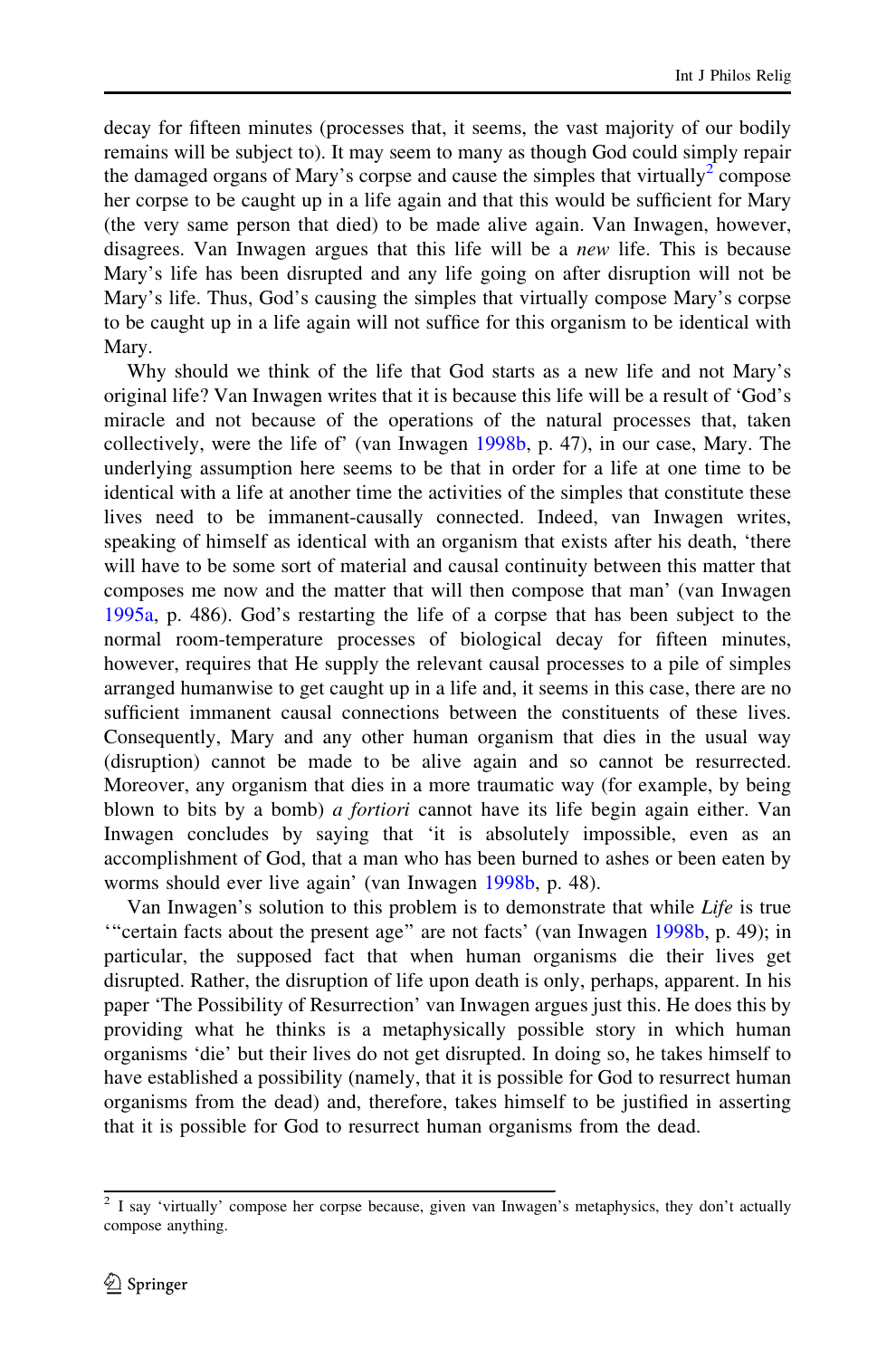Before I describe this metaphysically possible story, however, I will briefly outline what I take metaphysically possible stories, in general, to be and how they might function in arguments to justify some subject S's assertion that some proposition  $p$  is possible and, therefore, enable S to say that she has 'established a possibility'.

A metaphysically possible story is a story that, since it is conceivable, serves to justify the assertion of the possibility of a certain proposition that that story describes. A story of this kind can be offered in what I call an 'argument from conceivability to possibility' or a 'conceivability argument'. Take, for example, the proposition: flying pigs exist, and the following story and the accompanying conceivability argument. Imagine that one day Alice successfully breeds a pig with a large bird. The offspring produced by this breeding process results in the existence of a pig with wings. This pig takes a running jump off a cliff, flaps its wings and flies. One may then argue that if this story is conceivable for one then it follows that one is prima facie justified in asserting the possible truth of the proposition: flying pigs exist. That is, asserting: it's possible that flying pigs exist.

One way the structure of a conceivability argument (such as the above argument) can be represented is as follows:

#### Conceivability argument structure

- P1. For any proposition,  $p$ ,  $S$  is *prima facie* justified in asserting the possible truth of  $p$  if S takes herself to have conceived of a world that verifies  $p$ .
- P2. S has conceived of a world  $w$  that S takes to verify  $p$ .

Therefore,

C. S is prima facie justified in asserting that it is possible that p.

Premise P1 is the key premise. This premise assumes a particular account of the basis of modal knowledge. That is, it assumes a particular account of what it takes for some subject S to be prima facie justified in asserting that a particular proposition  $p$  is possibly true. According to P1 S is justified in asserting that a particular proposition  $p$  is possibly true if S takes herself to have conceived of a world w that S takes to verify p. The account of what it takes for some subject S to be justified in asserting the possible truth of a particular proposition  $p$  that I assume in this paper (and is assumed in P1) is Stephen Yablo's account of the basis of modal knowledge (Yablo [1993](#page-17-0)). It will become clear why I assume this account shortly. According to Yablo's account, a proposition  $p$  is conceivable for S if S can imagine a possible world w that S takes to verify  $p$ . I will call this 'Yablo-Style' conceivability.'

The metaphysically possible world  $w$  that S takes to verify  $p$  is referred to in premise P2 and, given P1, so long as this world w is Yablo-style conceivable for S, it follows that S is justified in asserting the possible truth that  $p$ . C follows from P1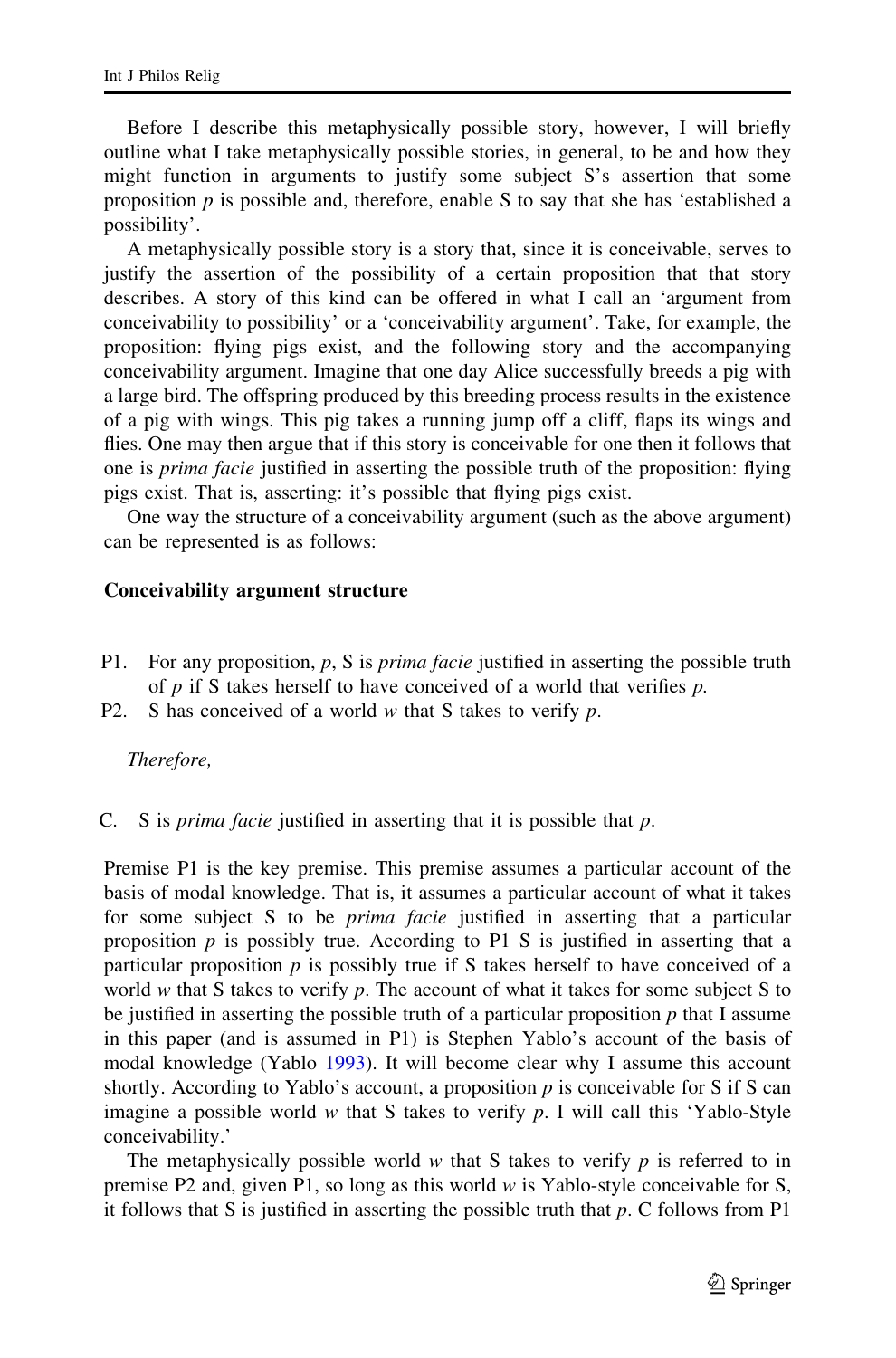and P2 by *modus ponens*. I will refer to some subject's asserting the possible truth of some proposition p as a 'possibility-claim'. In consequence, I will prefix 'p' with 'possibility-claim' when I mean to denote the assertion of the possible truth of some proposition. For example, when one takes oneself to have imagined a world at which the following proposition  $p<sup>1</sup>$  'Flying pigs exist' is verified, I shall say that one is justified in asserting the possibility-claim  $p<sup>1</sup>$  (i.e., justified in asserting: it is possible that flying pigs exist).

In his paper 'The Possibility of Resurrection', then, van Inwagen seems to be putting forward a conceivability argument (of the kind above). Van Inwagen describes a metaphysically possible story<sup>3</sup> (that I will refer to as  $w'$ ) that he takes to verify the proposition (that I will refer to as  $p'$ ): God resurrects human organisms. Not only this, but van Inwagen hopes that his readers will grant that it is a metaphysically possibly story (cf. van Inwagen [1998b](#page-17-0), p. 50). Accordingly, he hopes to have demonstrated that he (and anyone else that can imagine the story he tells) is justified in asserting the possible truth of  $p'$  and so will accept that he has established the possible truth of  $p'$ .

The metaphysically possible world that van Inwagen puts forward to verify  $p'$  has come to be known as the 'simulacrum story'. To avoid misstating the metaphysically possible world w' that van Inwagen takes to verify  $p'$  I quote the passage in full.

It is part of the Christian faith that all men who share in the sin of Adam must die. What does it mean to say that I must die? Just this: that one day I shall be composed entirely of nonliving matter; that is, I shall be a corpse. It is not part of the Christian faith that I must at any time be totally annihilated or disintegrate. (One might note that Christ, whose story is supposed to provide the archetype for the story of each man's resurrection, became a corpse but did not, even in his human nature, cease to exist.) It is of course true that men apparently cease to exist: those who are cremated, for example. But it contradicts nothing in the creeds to suppose that this is not what really happens, and that God preserves our corpses contrary to all appearance. Perhaps at the moment of each man's death, God removes his corpse and replaces it with a simulacrum, which is what is burned or rots. Or perhaps God is not quite so wholesale as this: Perhaps he removes for 'safekeeping' only the 'core person'—the brain and central nervous system –or even some special part of it. These are the details.

<sup>&</sup>lt;sup>3</sup> I use the terms, 'story,' 'scenario,' 'model,' and 'world' interchangeably. This is primarily because van Inwagen and Yablo use these terms and, as far as I can tell, use them synonymously. One might note, however, that there is an important distinction between these terms. One might note that a possible world 'is a whole coherent reality...in which p is true, of which the truth of p is an integral part' (van Inwagen [1998a](#page-17-0), p. 77) while a 'story,' 'scenario' or 'model' is merely, say, a part of a seemingly 'whole coherent reality'. This may be how philosophers use the terms, however, when we commit S to imagining a possible world at which  $p$  is possibly true, we're not committing S to having imagined a whole coherent reality, but only a part of a seemingly whole coherent reality. That is, we're committing S only 'to imagin[ing] a p-verifying world while leaving matters visibly irrelevant to p's truth unspecified' (Yablo [1993,](#page-17-0) p. 29). To be clear, then, in this paper I take the term 'world' in 'a  $p$ -verifying world that leaves matters visibly irrelevant to p's truth unspecified' to be equivalent to a 'story,' 'scenario' or 'model.'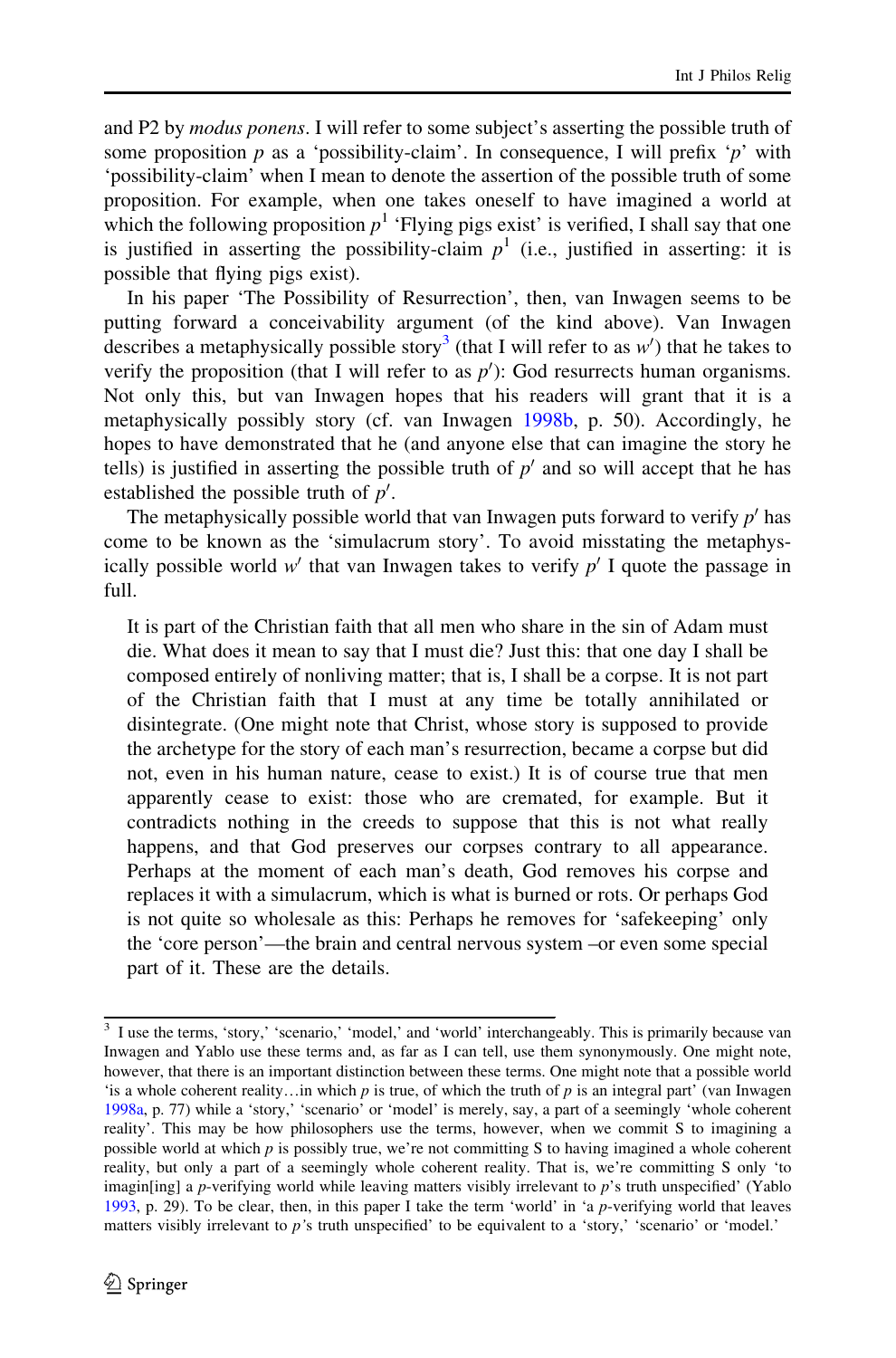I take it that this story shows that the Resurrection is a feat an almighty being could accomplish (van Inwagen [1998b,](#page-17-0) p. 49).<sup>4</sup>

We can, then, take the possible world described in the above story and put it into a conceivability argument for the possibility of the resurrection.

## The conceivability argument for the possibility of resurrection

- $P1'$ . For any proposition,  $p$ , S is *prima facie* justified in asserting the possible truth of  $p$  if S takes herself to have conceived of a world that verifies  $p$ .
- $P2'$ . Van Inwagen has conceived of a world  $w'$  (the simulacrum story) that he takes to verify  $p'$  (God resurrects human organisms).

## Therefore,

 $C'$ . Van Inwagen is justified in asserting that it is possible that  $p'$  (i.e., it is possible for God to resurrect human organisms).

## Modal scepticism

Van Inwagen, however, is a sceptic about modal claims. These are propositions that include modal assertions like 'it is possible' and 'it is necessary.' For the purposes of this paper I am only concerned with possibility-claims. Van Inwagen, however, is sceptical about only some, not all, possibility-claims. Van Inwagen thinks that we should not be sceptical about possibility-claims asserted by philosophers regarding 'ordinary propositions about everyday matters' (van Inwagen [1998a,](#page-17-0) p. 76). Claims like: it's possible that the table have been two feet to the left of where it in fact was. He thinks we need not be sceptical of these claims because, so it seems, these claims are not 'remote from the practical business of everyday life' (van Inwagen [1998a,](#page-17-0) p. 70), our knowledge of them is 'non-inferential,' (van Inwagen [1998a,](#page-17-0) p. 70) and, they express 'no intrinsic impossibility' (van Inwagen [1998a,](#page-17-0) p. 70). These claims, then, can be taken to be 'basic' (van Inwagen [1998a](#page-17-0), p. 73) and, therefore, prima facie justified. $\overline{5}$  I will call the set of propositions that has as its members basic possibility-claims 'BP.'

Van Inwagen doubts, however, that philosophers are also prima facie justified in asserting possibility-claims that are far-removed from the practical business of

<sup>4</sup> There are, perhaps, two metaphysically possible stories here. (i) God preserves a whole corpse and (ii) God preserves a part of a corpse. This distinction is important but it should not matter for this paper. In this paper I will assume (i) but my arguments can apply to (ii). To find out more about (ii) one should see (Atkinson [2015](#page-16-0); Anders [2011\)](#page-16-0).

<sup>&</sup>lt;sup>5</sup> It should be noted that van Inwagen does not discuss the justificatory status of basic modal claims as I have done. He merely argues that we *know* these claims non-inferentially. This should not matter for my purposes, however, because I assume that for S to know p entails that S is justified in believing  $p$ .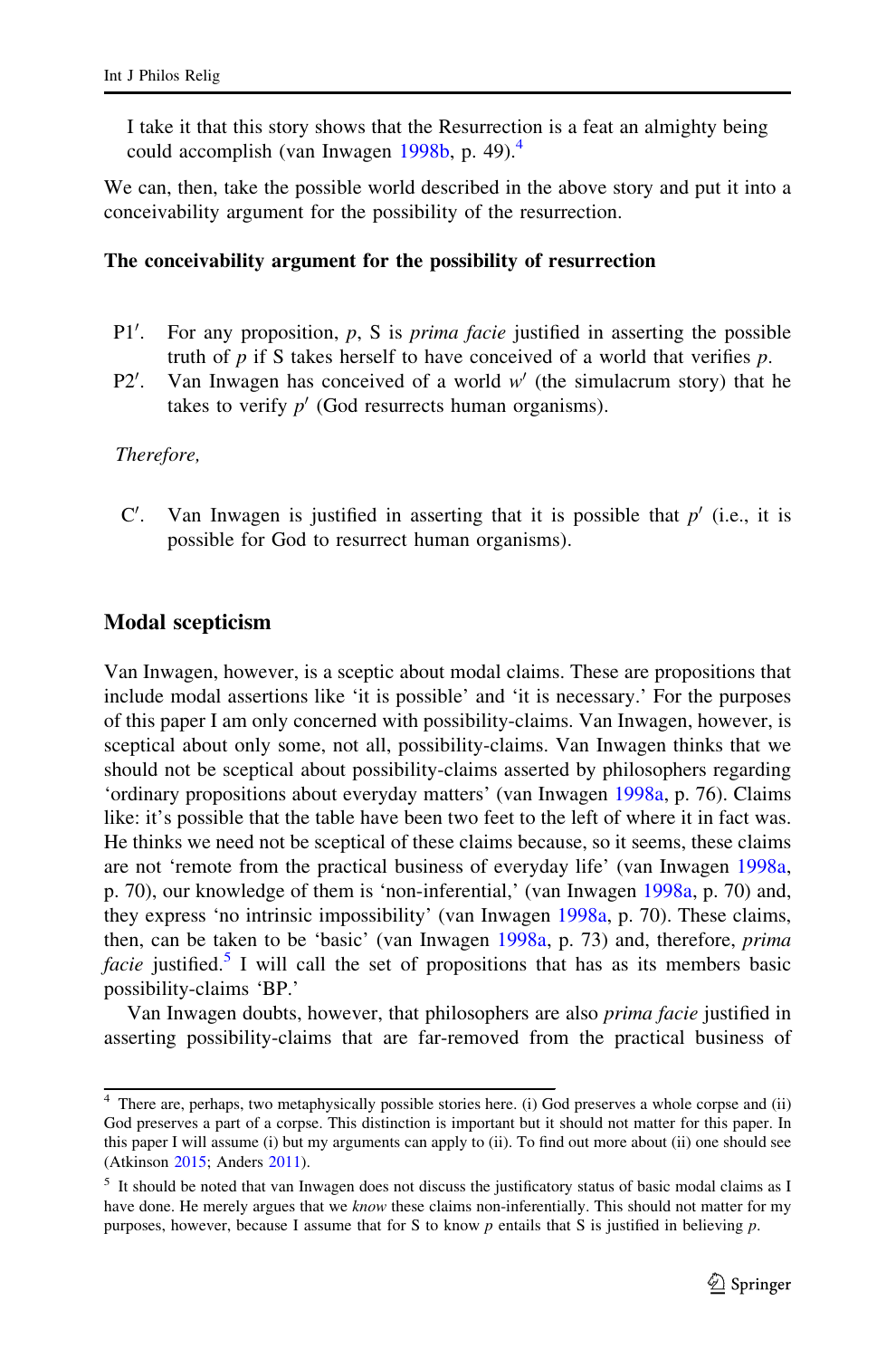everyday life. Claims such as: it's possible for naturally purple cows to exist. I will call the set of propositions that has as its members possibility-claims that are farremoved from the practical business of everyday life 'FP'.<sup>6</sup> Van Inwagen thinks that we should be sceptical of claims like these because he thinks that 'we have no sort of capacity that would enable us to know' them (van Inwagen [1998a](#page-17-0), p. 70). Or, to put it another way, there is no adequate 'source' (van Inwagen [1998a](#page-17-0), p. 73) (or, perhaps, combination of sources) that would enable us to know these exotic possibility-claims.

That said, van Inwagen does, however, think that there is an account of the source of modal knowledge that he says 'has some very attractive features, and is certainly more sophisticated than any other account of modal knowledge' (van Inwagen [1998a](#page-17-0), p. 76). Moreover, he writes of it that 'I am inclined to think that if this account is not the whole truth of the matter, it contains a great deal of the truth of the matter' (van Inwagen [1998a,](#page-17-0) p. 81). This account is Yablo's account and, importantly, (as demonstrated above) is an account that he seems to be assuming in his argument for the possibility of resurrection. Even so, however, van Inwagen still thinks that Yablo's account 'supports modal scepticism' (van Inwagen [1998a,](#page-17-0) p. 76). This is because he doubts that many of the possible worlds that philosophers have imagined, that they take to verify exotic propositions, have been adequately imagined.

Given that van Inwagen seems to be assuming something like Yablo's account of modal knowledge when putting forward his argument for the possibility of resurrection,<sup>7</sup> we can now ask the question that this paper is concerned with; namely, has the world  $w'$  been adequately imagined so as to verify  $p'$ ? There are two initial responses that can be given. First, if w' has been adequately imagined then w' can feature as a world that can be referred to in a conceivability argument verifying  $p'$  and, van Inwagen, is, consequently, justified in asserting the possibility-claim  $p'$ . Second, if  $w'$  has not been adequately imagined then  $w'$  cannot feature as a world that can be referred to in a conceivability argument verifying  $p'$  and, van Inwagen, is, consequently, not justified in asserting the possibility-claim  $p'$ . I will argue that, given van Inwagen's arguments for his version of modal scepticism,  $w'$  has not been adequately imagined and, consequently, the possibility-claim  $p'$  is among FP. Before I attempt to demonstrate that  $w'$  has not been adequately imagined (given his modal scepticism), however, I must first state the conditions under which van Inwagen thinks some world w has not been adequately imagined.<sup>8</sup>

 $6$  I borrow this terminology from (Hawke [2011\)](#page-17-0).

<sup>&</sup>lt;sup>7</sup> Below (Sect. [4\)](#page-14-0) I will consider objections that argue that even though the possibility-claim  $p'$  seems to be among FP it can either: (a) be counted among BP or (b) it is among FP but can be known by testimony. There is a third option: (c) it is among FP but can be arrived at by 'reason—operating on a combination of ''basic'' modal knowledge…and facts about the way the world is put together' (van Inwagen [1998a](#page-17-0), p. 70). I will not consider this objection here. This is because van Inwagen would have to argue for (c) and this, so it seems, would require a significant amount of work. Doing this on behalf of van Inwagen is beyond the bounds of this paper.

<sup>8</sup> As Hartl notes, van Inwagen does not give 'a clear example of a successful justificatory process via Yablo-style conceivability' (Hartl [2016](#page-16-0)). Van Inwagen only tells us, and gives examples, of unsuccessful justificatory processes via Yablo-style conceivability. That is, he only gives examples of worlds that do not count as worlds that have been adequately imagined. I must proceed then in the way just described.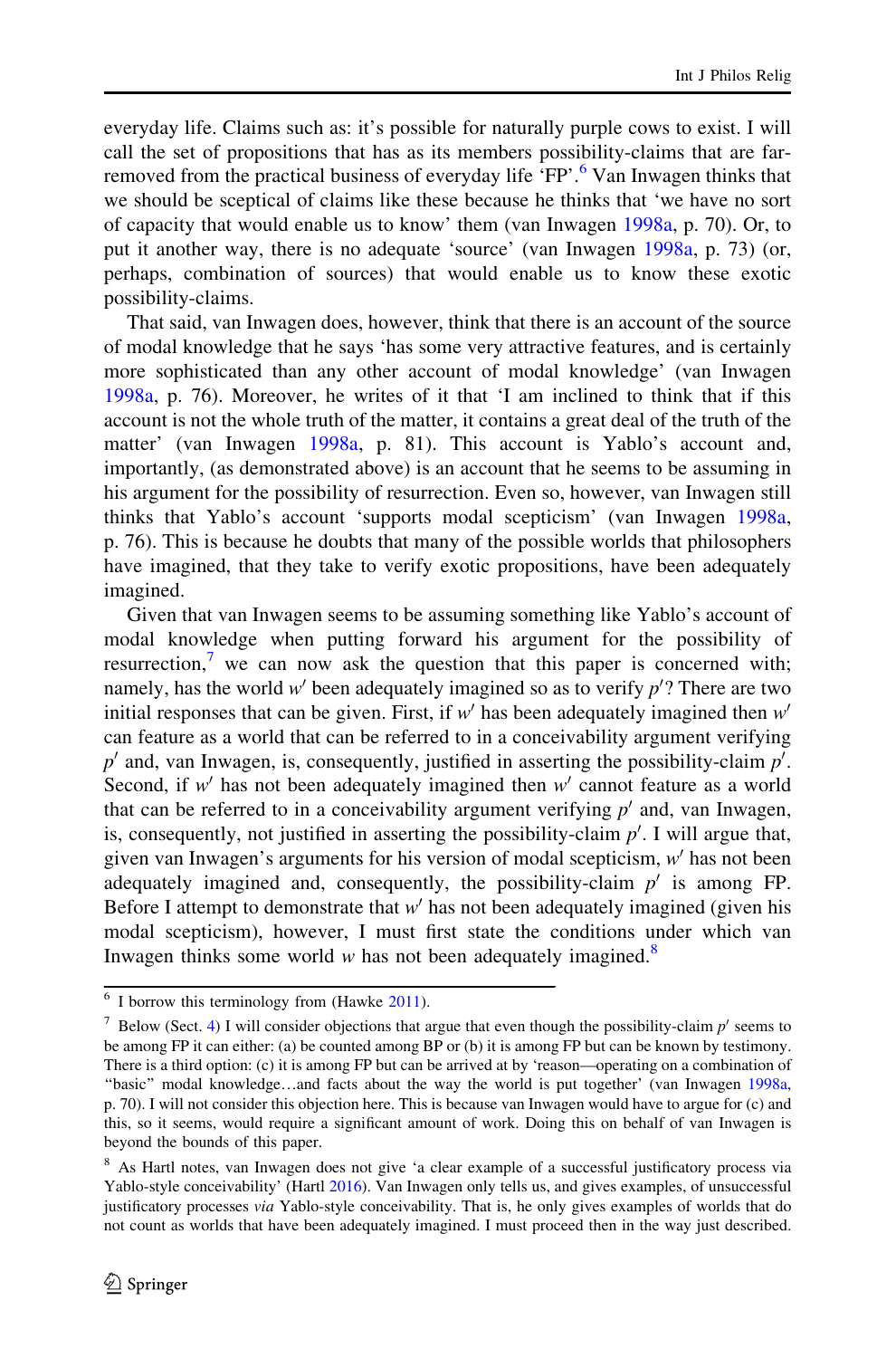In his paper 'Modal Epistemology' van Inwagen, it seems, gives two arguments as to why one should hold that a particular world  $w$  has not been adequately imagined. I will call these arguments 'the structural-detail argument' and 'the compatibility with not-p argument'. Let us consider each argument in turn.

#### The structural-detail argument

First, van Inwagen argues that we have not adequately imagined a world  $w$  if our imaginings have not 'take[n] place at a level of structural detail' (van Inwagen [1998a](#page-17-0), p. 79). Van Inwagen considers two propositions and two imagined worlds that supposedly verify these propositions and demonstrates that these worlds have not been imagined at a level of structural detail sufficient to verify those propositions.

First, van Inwagen considers the following proposition: naturally purple cows exist. Van Inwagen argues that in order to conceive of a world that verifies the above proposition we would need to imagine 'a chemically possible purple pigment such that the coding for the structures that would be responsible for its production and its proper placement in a cow's coat could be coherently inserted into any DNA that was really cow DNA—or even—''cow-like-thing-but-for-color'' DNA' (van Inwagen [1998a,](#page-17-0) p. 78). Van Inwagen, however, is doubtful that anyone has, or can, given our present knowledge, perform this imaginative exercise and, in consequence, concludes that, 'if a philosopher has not attempted to do something like this, then that philosopher has not, in any useful sense, attempted to imagine a possible world in which there are naturally purple cows' (van Inwagen [1998a](#page-17-0), p. 78). Consequently, van Inwagen concludes that if Yablo-style conceivability is true, and if he is right that in the present state of knowledge no one is able to imagine a possible world in which there are naturally purple cows, then it follows that 'no one is even *prima facie* justified in believing that naturally purple cows are possible' (van Inwagen [1998a](#page-17-0), p. 78).

Second, van Inwagen considers the following proposition: transparent iron exists. As with the purple-cow case, van Inwagen thinks that the world that the imaginer might take to verify the above proposition has not been imagined to a sufficient level of structural detail. In order to conceive of the existence of transparent iron to a sufficient level of structural detail, van Inwagen suggests one would have to imagine a world that contains transparent iron with the 'structural detail comparable to that of the imaginings of condensed-matter physicists who are trying to explain, say, the phenomenon of superconductivity' (van Inwagen [1998a](#page-17-0), p. 79). Again, van Inwagen argues that 'so far as I know no one has imagined, at the necessary level of structural detail, a world—whether its laws are the actual laws or some others—in which there is transparent iron' (van Inwagen [1998a,](#page-17-0) p. 80). Again, in conclusion, van Inwagen will argue that given that no one is, given the current state of our knowledge, able to imagine a possible world in which there exists transparent iron

Footnote 8 continued

That is, I cannot say what it takes for some world to have been adequately imagined. I can say only what it takes for some world not to have been adequately imagined. This, I think, will suffice for my purposes.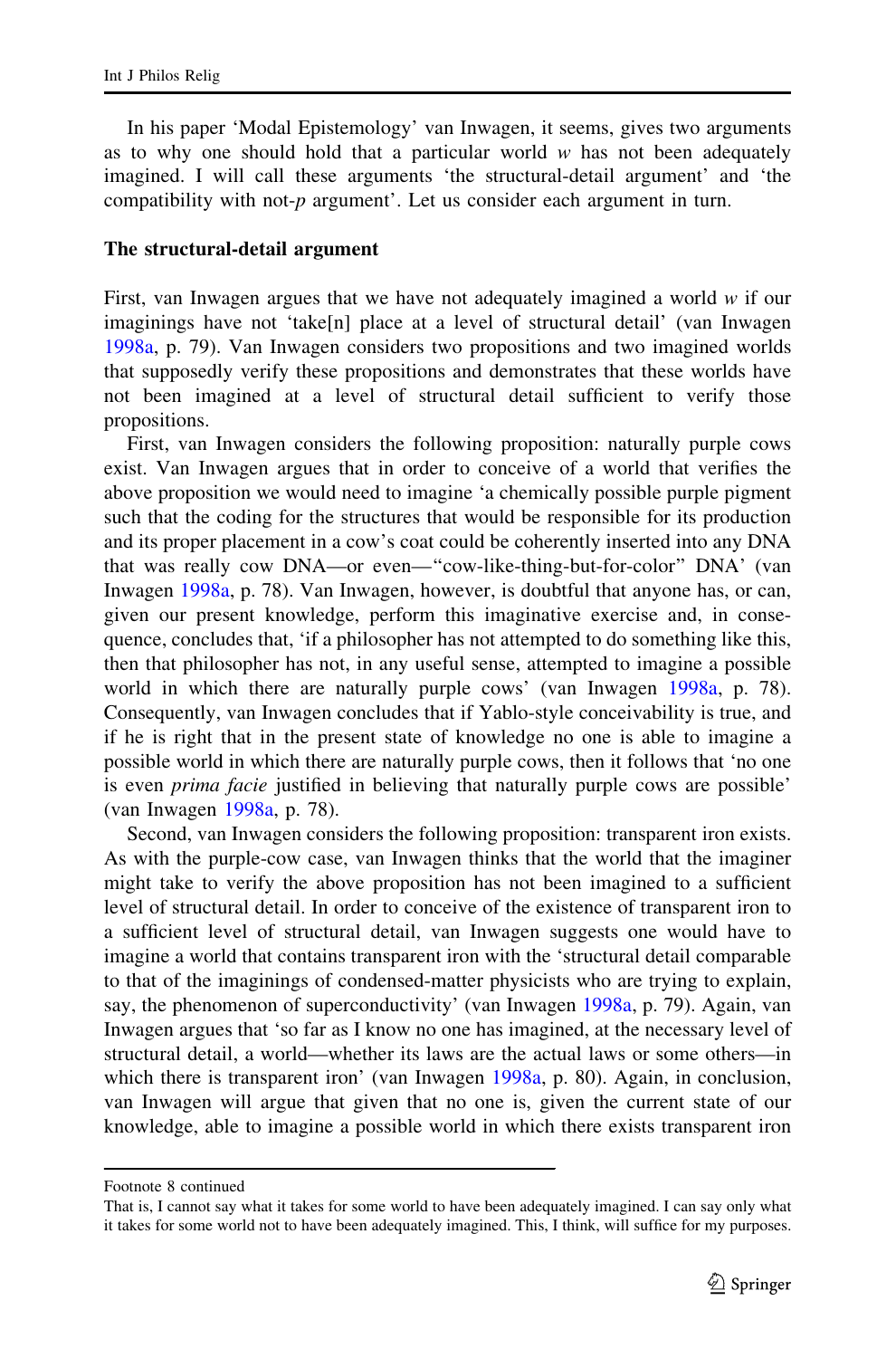then it follows that no one is even *prima facie* justified in believing that the production of transparent iron is possible.

#### The compatibility with not-*p* argument

Van Inwagen offers a second argument why one should hold that a particular world w has not been adequately imagined in order to verify some proposition  $p$ . Van Inwagen argues that we have not adequately imagined a world w that we can take to verify  $p$  if our imaginings are compatible with its being the case that not- $p$ .

Consider the example of transparent iron again. If our imagining of a world at which there exists transparent iron consists of, say, our imagining a world where 'we imagine a Nobel Prize acceptance speech in which the new Nobel laureate thanks those who supported him in his long and discouraging quest for transparent iron and displays to a cheering crowd something that looks (in our imaginations) like a chunk of glass, we shall indeed have imagined a world, but it will not be a world in which there is transparent iron'(van Inwagen [1998a,](#page-17-0) p. 79). This is because this imagined scenario is compatible with, for instance, the background scenario that transparent iron does not exist, but the scientific community has somehow been deceived into thinking that it does. The Nobel-Prize winning scientist might, for example, merely be holding up a pane of glass while everybody in the room believes that it is transparent iron.

The compatibility-with-not- $p$  argument functions in two ways. First, it functions as an argument, on its own, to establish that some imagined world  $w$  has not been sufficiently imagined so as to verify  $p$ . Second, however, it also functions as an argument to support the structural-detail argument. That is, one might ask the question 'how do we know when we've imagined some world w to a sufficient level of structural detail so as to verify  $p$ ?'. One response is to ask the question 'is this scenario compatible with not- $p$ ?'. If it is then one, according to van Inwagen, has certainly not imagined the scenario to a sufficient level of structural detail.

This still leaves the following question open, however: how do we know when we've imagined some world  $w$  to a sufficient level of structural detail so as to verify p when it's not clear whether or not w is compatible with not-p?. Van Inwagen does not give an explicit answer to this question. However, given what he says in 'Modal Epistemology', I think we can conclude that it would be something along the lines of the following:

Has the imaginer imagined  $w$  to the level of structural detail that *an expert in* the relevant scientific field concerned with verifying p would have imagined w?

If the answer is 'yes' then  $p$  has been verified; if 'no' then it has not. I say this because van Inwagen's two examples (the purple-cow example and the transparentiron example) both require the imaginer to have imagined the world to the level of structural detail that an expert in the relevant field of scientific enquiry would have imagined that world. In the transparent-iron example, for instance, van Inwagen says that in order to be justified in asserting that it is possible that transparent iron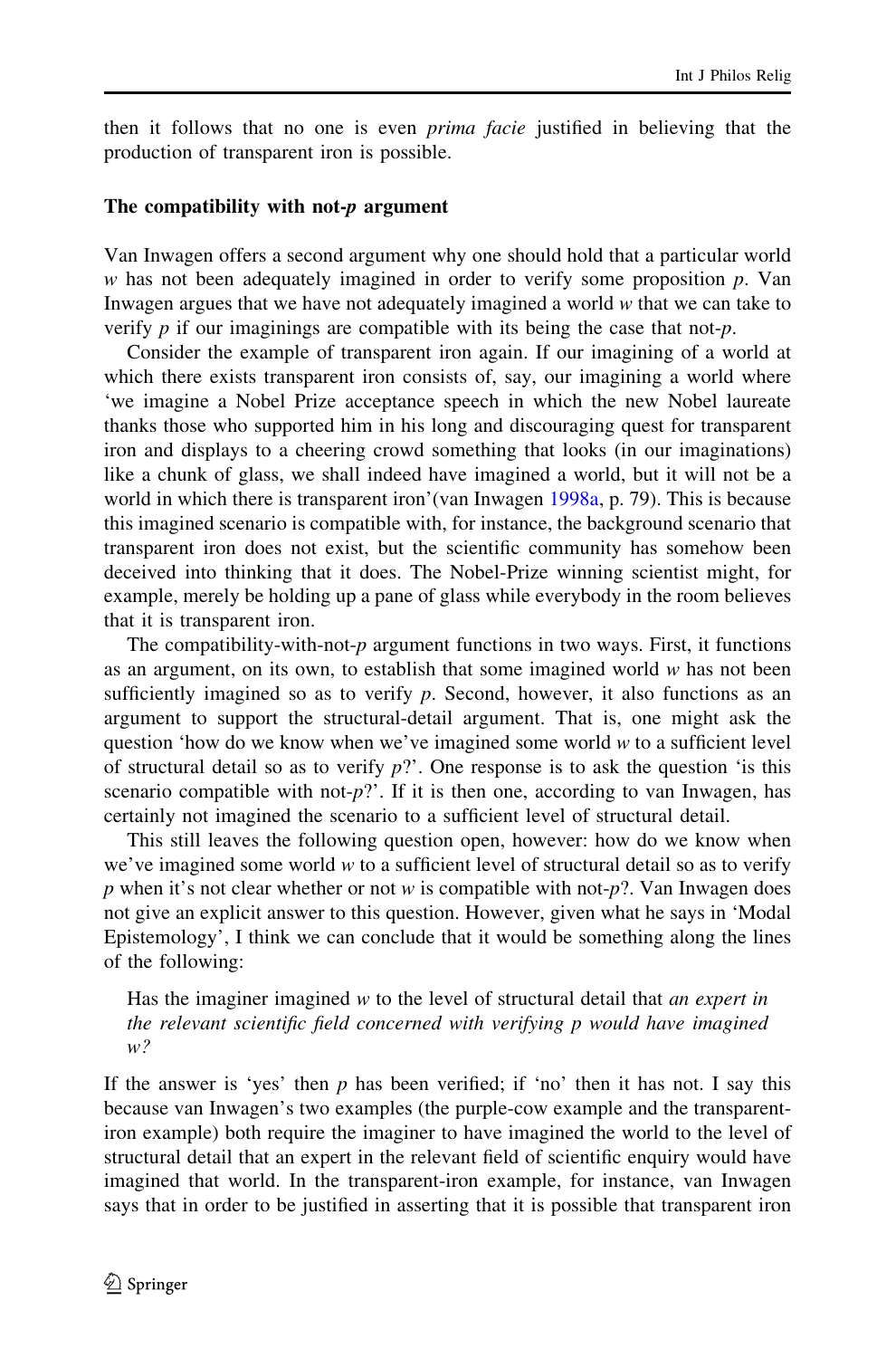exists one would have to imagine a world that contains transparent iron with the 'structural detail comparable to that of the imaginings of condensed-matter physicists'(van Inwagen [1998a,](#page-17-0) p. 79). Moreover, in the naturally-purple-cow case van Inwagen argues that he doubts the philosopher has imagined the world at which there is a naturally purple cow to the level of structural detail concerning 'the coding structures that would be responsible for [the purple pigment and] its production and its proper placement in a cow's coat' (van Inwagen [1998a](#page-17-0), p. 78). This is a level of detail that, I'd expect, could be achieved only by a scientist working in the area of genetics or microbiology. In sum, it seems that, according to van Inwagen, for any proposition  $p$ , if the imagined world  $w$  that one takes to verify  $p$  has not been imagined to a sufficient level of structural detail, or is compatible with not-p, then the possibility-claim  $p$  should be considered among FP.

## Modal scepticism and the possibility of the resurrection

We can now return to our question: does the possibility-claim  $p'$  belong to FP? Given my above discussion in order to answer this question we need to answer the following further questions. First, 'has the world  $w'$  that verifies  $p'$  been imagined to a sufficient level of structural detail?' Second, 'has  $w'$  been imagined to a sufficient level of structural detail such that it rules out the compatibility of  $w'$  with not- $p'$ .

The answer to the first question, *prima facie*, seems to be, 'no'. One reason for this is that we're still left with several questions about the details of  $w'$  that remain unanswered. What does it take for God to remove some organism O's corpse? Or, what does it take for God to replace O's corpse with a simulacrum? Are we to believe that van Inwagen has imagined this scenario in some structural detail comparable to that of the imaginings of, say, an astrophysicist examining the pressures and strains on an organism traveling to the outer reaches of space? Are we to believe that van Inwagen has imagined the preservation processes that God would have to carry out in order to preserve a corpse for thousands of years that would enable it to have its life begin again?

Posing these questions does not demonstrate that van Inwagen has not imagined  $w'$  to a sufficient level of structural detail so as to verify  $p'$ , nor does it demonstrate that imagining  $w'$  is compatible with its being the case that not- $p'$ . To do this we need to point out where the relevant detail is lacking in the story and/or describe how it is that  $w'$  is compatible with not-p'. I think there are several areas of detail that one would expect to find (but that we don't get) in van Inwagen's simulacrum story that, given further discussion, might lead to our viewing  $w'$  as not having been imagined to a sufficient level of detail so as to verify  $p'$ , or might lead to our thinking that  $w'$  is compatible with not- $p'$ . It is sufficient for our purposes, however, to point out just one area of van Inwagen's simulacrum story that has not been adequately imagined. In what follows, I focus on, the preservation and resuscitation of the corpse.

A part of God's task, according to the simulacrum story, would be to preserve the corpses of the dead such that the processes of biological decay would stop before progressing too far. How will God preserve the corpses of the dead? Van Inwagen's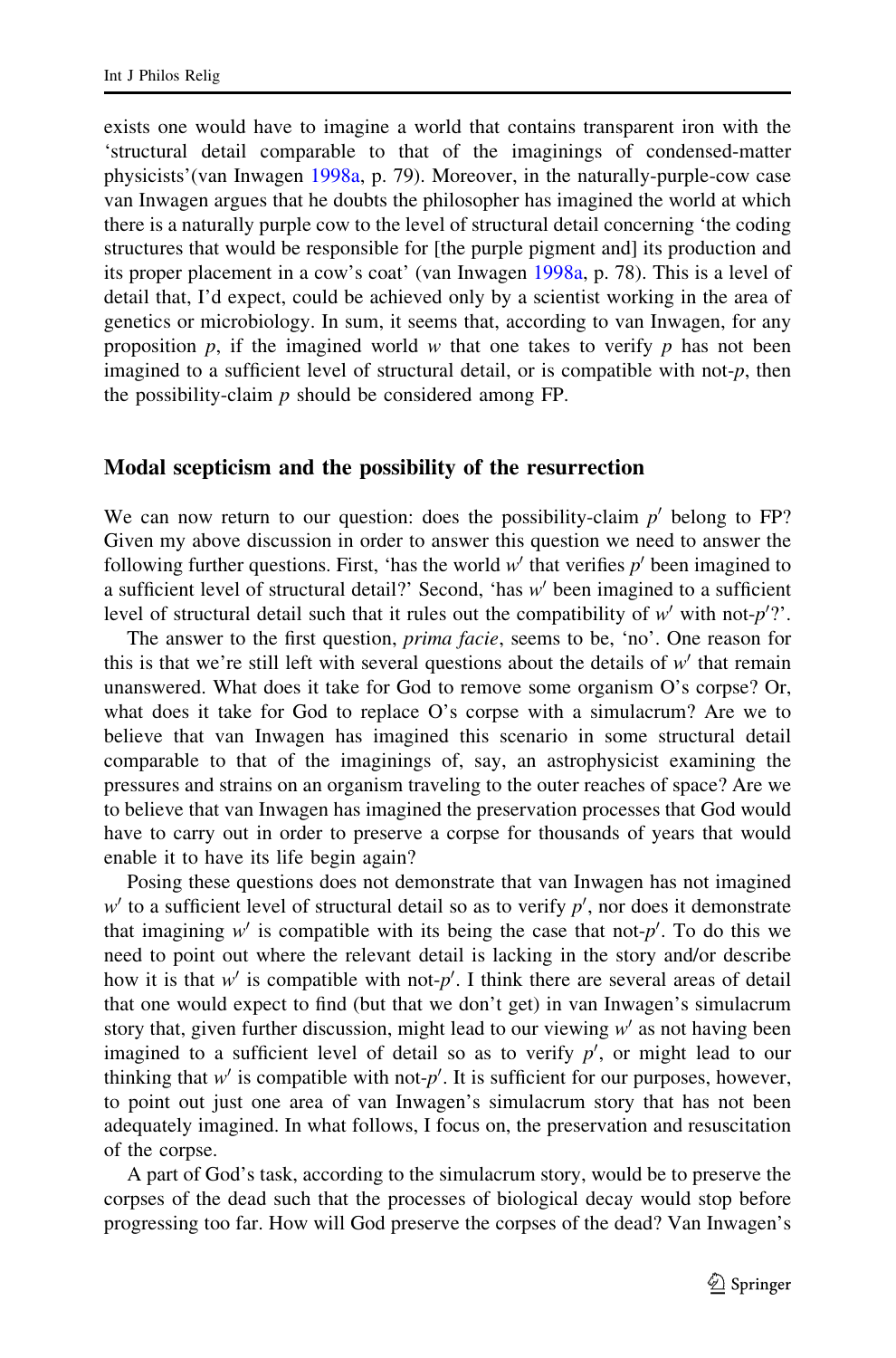simulacrum story doesn't tell us. Cryogenic freezing, however, seems to be the best candidate explanation that we have to help us conceive of this scenario. I say this for two reasons. First, cryogenic freezing seems to be a method that lends itself well to the task of explaining how God could preserve the corpses. Second, the example of a cryogenically frozen corpse is the only example that van Inwagen gives of a corpse that has been preserved in a way that is sufficient for the continuation of that particular corpse's life.<sup>9</sup> Upon the cryopreservation of a cat, for example, van Inwagen writes,

I find it attractive to suppose that the cat's life persists even when the cat is frozen. I would describe the frozen cat's life this way: Before the cat was frozen, its life consisted mostly of chemical reactions and various relatively large-scale physical processes (the breaking and establishing of chemical bonds, the movement of fluids under hydraulic pressure, the transport of ions); when the cat was frozen, its life was ''squeezed into'' various small-scale physical processes (the orbiting of electrons and the exchange of photons by charged particles.) Its life became the sum of those subchemical changes that underlie and constitute chemical and large-scale physical unchange. But the life was there, disposed to expand into its normal state at the moment sufficient energy should become available to it. I, who am fond of oxymorons, would describe the frozen cat as a living corpse (van Inwagen [1990,](#page-17-0) p. 147).

What is it about a particular cryogenically frozen corpse that is sufficient for the persistence of its life? It seems that, according to van Inwagen, it is the 'various small-scale physical processes' that are sufficient for the continuation of that corpse's life. That is, even though these 'small-scale physical processes' (e.g., the orbiting of electrons and the exchange of photons by charged particles) are not equivalent to the 'large-scale physical processes' (e.g., the breaking and establishing of chemical bonds, the movement of fluids under hydraulic pressure, the transport of ions) that are typical of life, the life, as van Inwagen notes, is still 'there' (van Inwagen [1990](#page-17-0), p. 147), but has been 'squeezed' (van Inwagen [1990](#page-17-0), p. 147). Consequently, van Inwagen calls a corpse that has been frozen before the processes of biological decay have progressed too far a 'living corpse' (van Inwagen [1990,](#page-17-0) p. 147).

Van Inwagen realizes, however, that there are some who may argue that because the large-scale physical processes that are typical of a life have ceased, it is contrived to say that the organism that has been cryogenically frozen (a living corpse) 'is alive' (van Inwagen [1990](#page-17-0), p. 147). In consequence, van Inwagen allows it to be the case that one can say of an organism that has been cryogenically frozen that its life has been 'suspended' (van Inwagen [1990,](#page-17-0) p. 147). Van Inwagen writes that 'in general, a life has been suspended if it has ceased and the simples that were caught up in it at the moment it ceased retain–owning to the mere absence of

<sup>9</sup> William Hasker also supplies van Inwagen's God with this method. He notes, '[a]t death, God plays the part of the practitioners of cryonics, placing the body in suspension to prevent further damage or deterioration. Then at the resurrection, God assumes the role of the future medical rescuers: he reanimates the corpse, heals its fatal injury or illness, and puts the revitalized person on the road to a fuller life' (Hasker Hasker [2001,](#page-16-0) p. 223).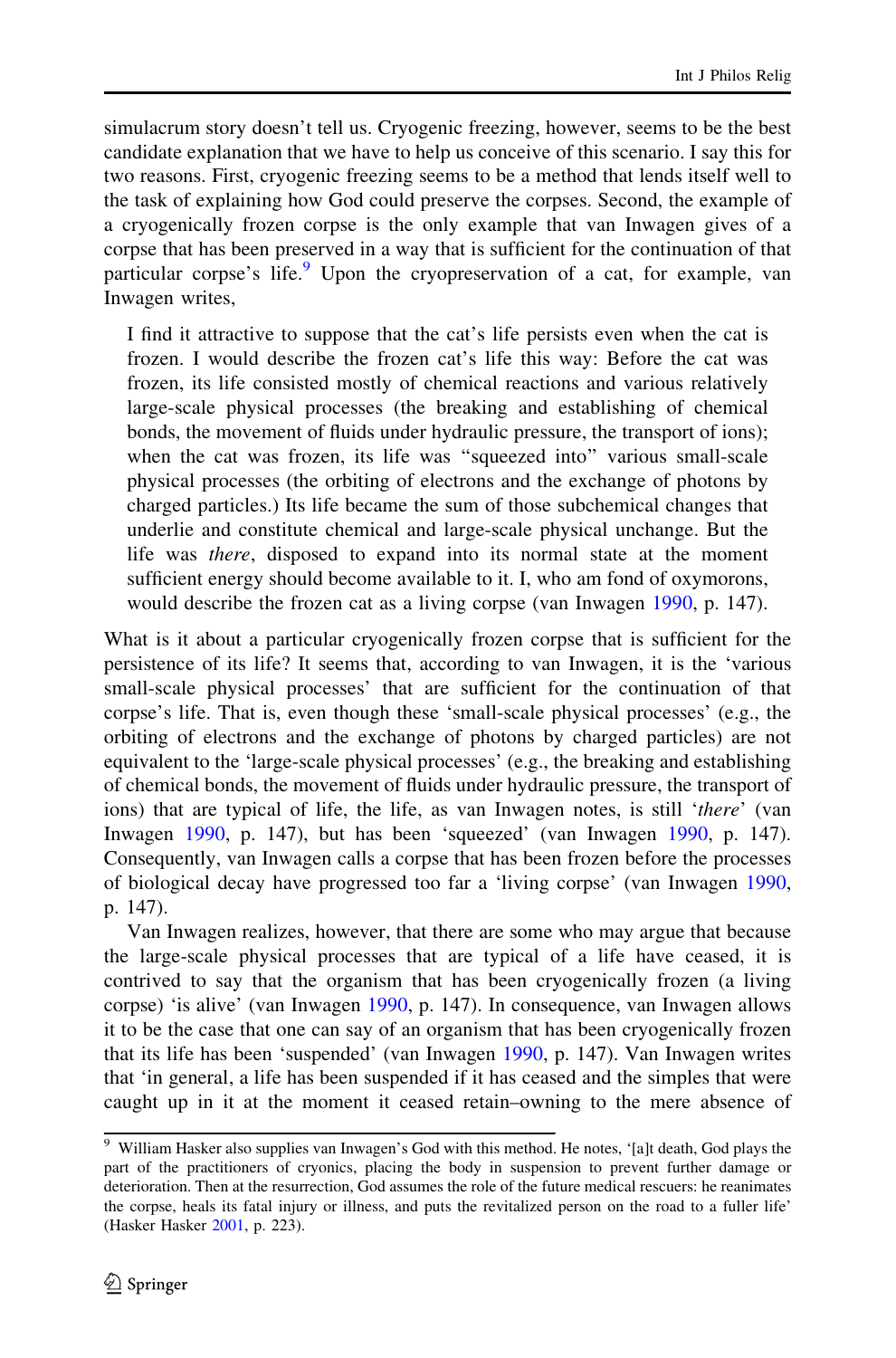disruptive forces–their individual properties and relations to one another' (van Inwagen [1990](#page-17-0), p. 147). Accordingly, we might say that an organism whose life has been suspended (not disrupted) can have its life begin again, but because its life has ceased (i.e., the large-scale physical processes typical of life have ceased) we can say that the organism is dead. $10$ 

This distinction between a life that has been squeezed and is still there and a life that has been suspended is, I think, purely terminological. The ontological nature of a corpse that has had its life suspended is the same as a corpse that's had its life squeezed. The simples that compose a corpse that has had its life squeezed and the simples that compose a corpse that has had its life suspended both possess the same (type) 'small-scale physical processes'. The difference is just that there is, for those who prefer to say that the life has been suspended, a 'stipulative sharpening of the meaning of "alive"' (van Inwagen [1990](#page-17-0), p. 147). For the sake of argument, I will adopt van Inwagen's interlocutor's stipulative sharpening and continue to refer to organisms that have had been cryogenically frozen as organisms whose lives have been suspended.

This is where the problem arises for van Inwagen. A corpse that has *not* been cryogenically frozen also possesses persistent 'small-scale physical processes' at, for example, the subatomic level. The simples that virtually compose a corpse whose life has been disrupted, for example, still constitute various kinds of smallscale physical processes, and are involved in activity such as the orbiting of electrons and the exchange of photons by charged particles. This being the case, as Jason Eberl notes, although '[v]an Inwagen shares the general intuition that the persistent microlevel activity of an unfrozen corpse is insufficient to characterize it as alive…[h]e allows…the same level of activity in a cryopreserved body to suffice as the life—and the numerically same life—as the organism before its macrolevel life functions were suspended. The only difference van Inwagen cites to differentiate the two cases is that the microlevel activity of a cryopreserved body is ''disposed to expand into its normal state at the moment sufficient energy should become available to it"' (Eberl [2008](#page-16-0), p. 71). That is, according to van Inwagen, the cryogenically frozen corpse and the corpse that has not been cryogenically frozen are, at least given our current imaginative powers, structurally indistinguishable.

So, the answer to the question of whether the world  $w'$  that verifies  $p'$  has been imagined to a sufficient level of structural detail seems to be 'no.' Van Inwagen has not told us what it is about the cryogenically preserved corpse (i.e., anything about the intrinsic properties and relations between the simples that compose the cryogenically preserved corpse) that enables it to have its suspended life begin again that does not also go for a corpse that has not been cryogenically frozen. One might think, though, that in order adequately to have imagined the preservation process to a sufficient level of structural detail so as to verify  $p'$  one should be able to imagine what it is about the two corpses (a corpse that has been cryogenically frozen and a corpse that hasn't) that disposes one, and not the other, to have its life begin again.

<sup>&</sup>lt;sup>10</sup> This point is contested. See, for example, (Gilmore [2013\)](#page-16-0). One may argue that (as Gilmore does) in this case the organism should be classified as neither dead nor alive. For the purposes of fulfilling van Inwagen's requirement that all those who share in the sin of Adam must die, however, I will classify cryogenic freezing as a form of death.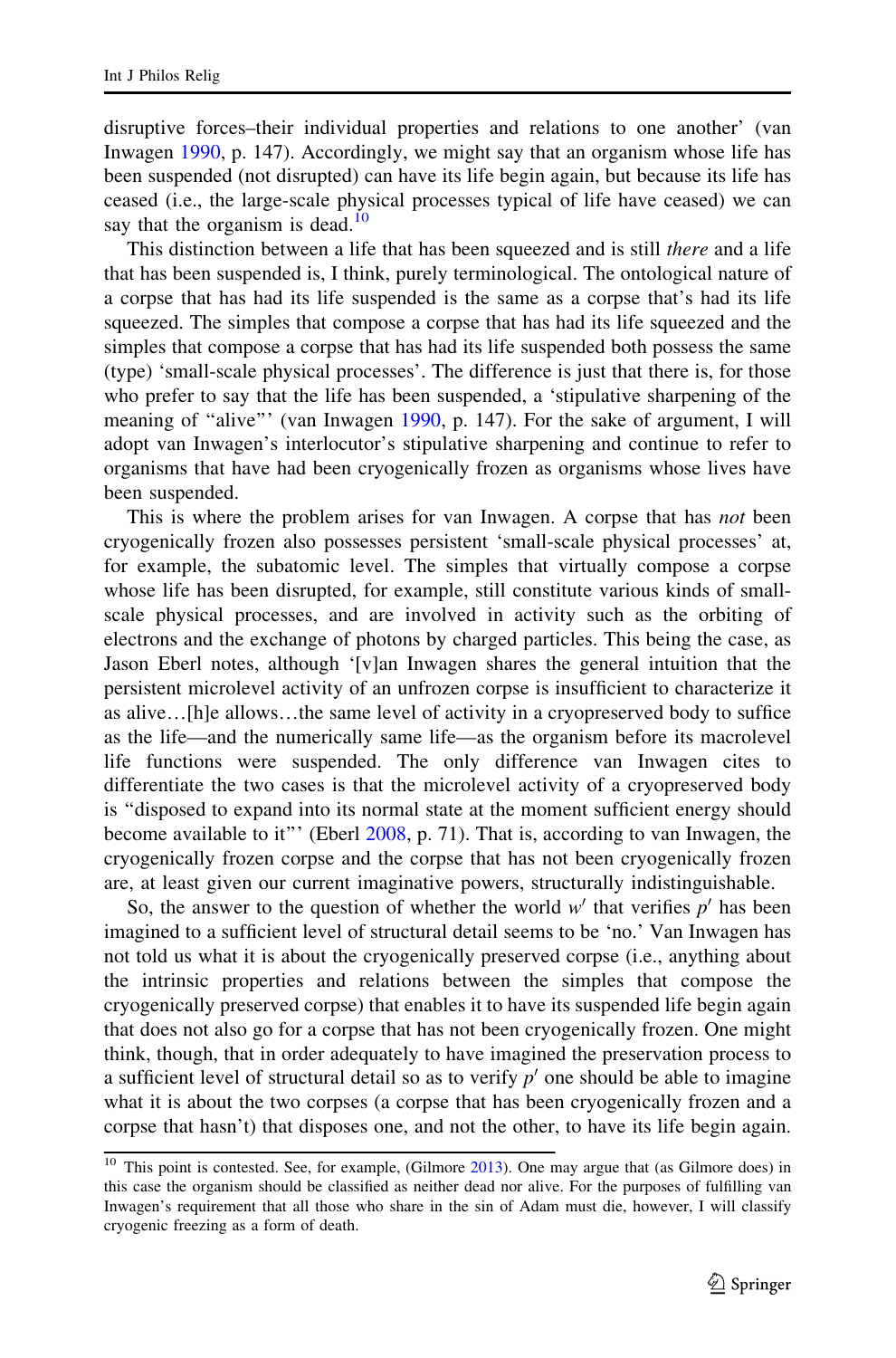After all, this is just this level of structural detail that van Inwagen, it seems, requires other philosophers to give of other imagined worlds.

Take, for example, van Inwagen's naturally-purple-cow case. Many know (some in more detail than others) that there is something about a particular cow's DNA that disposes it to be a cow with certain pigmentation. Moreover, many share the general intuition that if we were to change the relevant section of a cow's DNA it would change that cow's colour. But we do not know, precisely, what it would take for, say, purple pigmentation to be inserted into any cow DNA or 'cow-like-thingbut-for-colour' DNA. Likewise, many share the intuition that it is something about the microlevel activity of a cryogenically frozen corpse that disposes it to have its suspended life begin again. We do not, however, know what it is, at the level of structural detail concerning the properties and relations between the simples that compose a cryogenically frozen corpse, that enables it to be disposed to have its suspended life begin again. Since I doubt that any philosopher has imagined what it is about a cryogenically preserved corpse that disposes it to have its suspended life begin again, I suggest that, if we accept a version of van Inwagen's modal scepticism, we should not accept that the simulacrum story establishes that it is possible for God to preserve the corpse of a human organism in such a way as to ensure that it can have its suspended life begin again.

Whether or not one accepts my argument to demonstrate that  $w'$  has not been imagined to a sufficient level of structural detail as to verify  $p'$  on van Inwagen's own terms, there is a further difficulty for van Inwagen. This difficulty concerns the question of whether the world w' that verifies  $p'$  has been imagined in such a way as to rule out the compatibility of  $w'$  with not-p'. In other words, are there any other propositions that are consistent with not- $p'$  but that are also consistent with one's imagining  $w$ ?

I think there are. Take the proposition  $p''$  that is consistent with not- $p'$ : God, on the day of resurrection, causes the simples that virtually compose a particular corpse that he has kept for safekeeping to be caught up in a new life.

In order to demonstrate that w' is consistent with  $p''$  let's assume, again, that God's chosen method of preservation is cryogenic freezing. As mentioned above, however, we do not know what it is about the simples that compose a cryogenically frozen organism that enable it to be disposed to have its suspended life begin again, and what it is about the simples that virtually compose a non-cryogenically frozen corpse that does not enable it to have its life begin again. Since this is the case, it is compatible with our imagining  $w'$  that the corpse that God resurrects does not in fact meet the relevant conditions for having its life restarted again (since we do not know what it would take for any corpse to meet these conditions). In consequence, it may be the case that, while we think that we've imagined God's preserving a corpse whose life has been suspended, we've actually imagined God's preserving a corpse whose life hasn't been suspended but disrupted; a (virtual) corpse that has been subject to the normal room-temperature processes of biological decay sufficient for disruption and has, perhaps, then been frozen. The simples that virtually compose a corpse such as this, upon resurrection, will get caught up in a new life, a life started by God's miracle. Consequently, in this case, we've not imagined a case of resurrection, but a case of God's bringing a new organism into existence. We've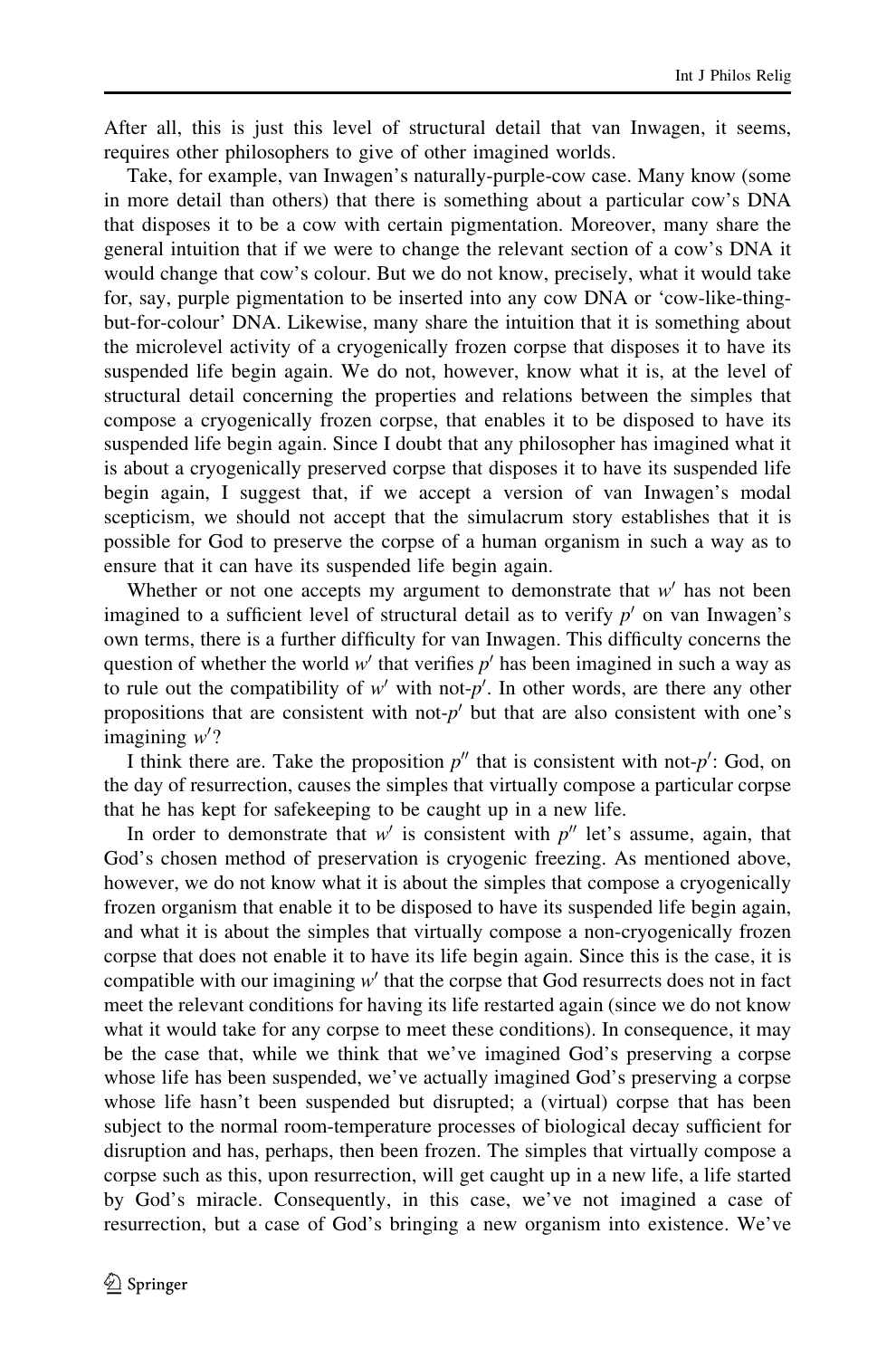<span id="page-14-0"></span>imagined  $p''$ : God, on the day of resurrection, causes the simples that virtually compose a particular corpse that he has kept for safekeeping to be caught up in a new life.

In this respect the simulacrum story seems comparable to the transparent-iron case. Just as the Nobel-prize-winning scientist holds up a (supposed) piece of transparent iron, and this is consistent with its being the case that he is not holding up a piece of transparent iron but a pane of glass, so too our imagining God's resurrecting a human organism according to  $w'$  is consistent with God's giving a pile of simples arranged humanwise (that were once caught up in a life) a new life.

All that I've written, of course, doesn't establish that it is impossible for God to resurrect human organisms. For all I know it could be the case that the resurrection is possible, given van Inwagen's materialist metaphysics. However, if my argument is correct, it does establish that van Inwagen should be sceptical of the possibilityclaim  $p'$  and, if this is the case, then van Inwagen has not, as he aimed, 'establish[ed] a possibility' (van Inwagen [1998b,](#page-17-0) p. 51).<sup>11</sup>

## **Objections**

There are several objections that van Inwagen could make to my argument. I will state each objection before offering a response.

Objection 1 Van Inwagen may respond by arguing that he never says that cryogenic freezing is the method that God uses to preserve a corpse, so any objection that I mount against his metaphysics of the resurrection that turns on the nature of a cryogenically frozen corpse is to attack a straw man.

Response Two things must be noted in response. First, as mentioned above, I supplied van Inwagen's God with the process of cryogenic freezing because a corpse that has been cryogenically frozen is the only example that he gives of an organism that has had its life cease but has not had its life disrupted and so can have its life restarted. So, in the absence of any description of this preservation process, I use a process that van Inwagen affirms is plausible. Second, even if we remove cryogenic freezing from the story, my argument still stands. Perhaps, I merely imagine a human organism floating free in space that is seemingly not undergoing any processes of decay. My imagining this scenario (sans cryogenic freezing) is still compatible with its being the case that this corpse was once a human organism that has now had its life disrupted. If this is the case then my then imagining this organism's subsequent animation is not my imagining God's bringing the organism that has died back to life, but God's causing the simples that virtually compose this organism's corpse to get caught up into a new life. Objection 2 Van Inwagen may argue that one could be justified in asserting the possible truth  $p'$  even though S cannot imagine a world that verifies  $p'$  because

This, of course, requires something like the following to be true: for any proposition  $p$ , S cannot take  $p$  to have been 'established' if S is sceptical of the possible truth of  $p$ . I take this to be uncontroversial.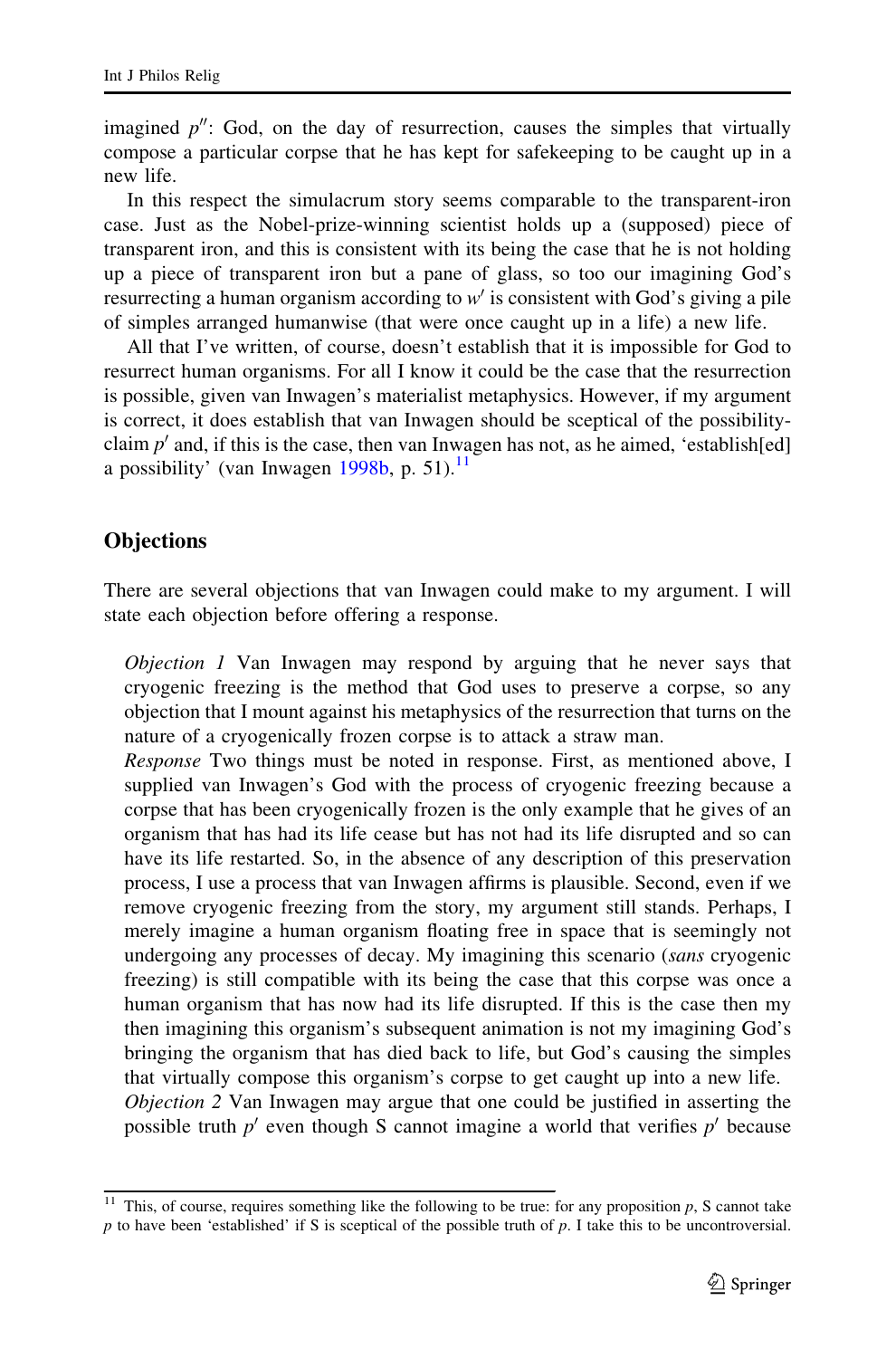God, for example, through Scripture, has told her that  $p'$  is true and God, being infallible, cannot be mistaken about  $p'^{12}$ 

*Response* In reply, we can simply point out that Scripture does not tell us that  $p'$  is possible. Scripture does tell us that the resurrection is possible but it does not tell us that materialism with regards to the human person is possibly true (or that the resurrection given a materialist account of the human person is possibly true). Consequently, given that van Inwagen's materialist metaphysics of the human person makes the resurrection seem impossible (even for an omnipotent being) to achieve, in order to be justified in asserting the possible truth of  $p'$  Scripture would need to tell us that materialism is possibly true (as well as tell us that the resurrection is possible).

*Objection 3* van Inwagen may respond by arguing that the possibility-claim  $p'$  is not, in fact, far-removed at all, but can be counted among BP.

Response Responding to the claim that the possibility-claim  $p'$  is among BP is difficult, not least because van Inwagen doesn't explicitly give us any necessary and/or sufficient conditions for saying when a certain possibility-claim can be counted among  $BP<sup>13</sup>$  besides stating that a possibility-claim can be counted among BP if it is a claim about the 'ordinary,' is known 'non-inferentially' and, contains no 'intrinsic impossibility'.

There is, however, a response. One can note that this would certainly be a strange response to come from van Inwagen. If he thought that the possibility-claim  $p'$ was among BP then he wouldn't *need* to go to the trouble of telling a story that verifies  $p'$ . Furthermore, it seems as though van Inwagen does need to tell such a story. As mentioned above given his materialist metaphysics of the human person 'it is absolutely impossible, even as an accomplishment of God, that a man who has been burned to ashes or been eaten by worms should ever live again' (van Inwagen [1998b,](#page-17-0) p. 48). Since it certainly seems that some human organisms or, at least, their remains, will be eaten by worms, this does seem to demonstrate, given van Inwagen's metaphysics, that it's absolutely impossible for God to restore these human organisms to existence. The assertion of the possibility-claim  $p'$ , therefore, needs some sort of justification if it is to believed in the light of van Inwagen's materialist metaphysics.

Objection 4 van Inwagen might point out that, since conceivability arguments are subject-dependent, and given that what one subject takes to verify some proposition may be different from what another subject takes to verify that same proposition,  $w'$  can still serve to justify the assertion of the possible truth of  $p'$ , so long as a particular subject takes  $w'$  to verify  $p'$ . That is, so long as that particular subject is not a modal sceptic.

 $12$  This objection is a version of (c) in footnote 7 (above).

<sup>&</sup>lt;sup>13</sup> He writes, for example, 'how do we know "simple, obvious" modal statements to be true? What is the ground of ''basic'' modal knowledge? I do not know how to answer these questions' (van Inwagen [1998a](#page-17-0), p. 74).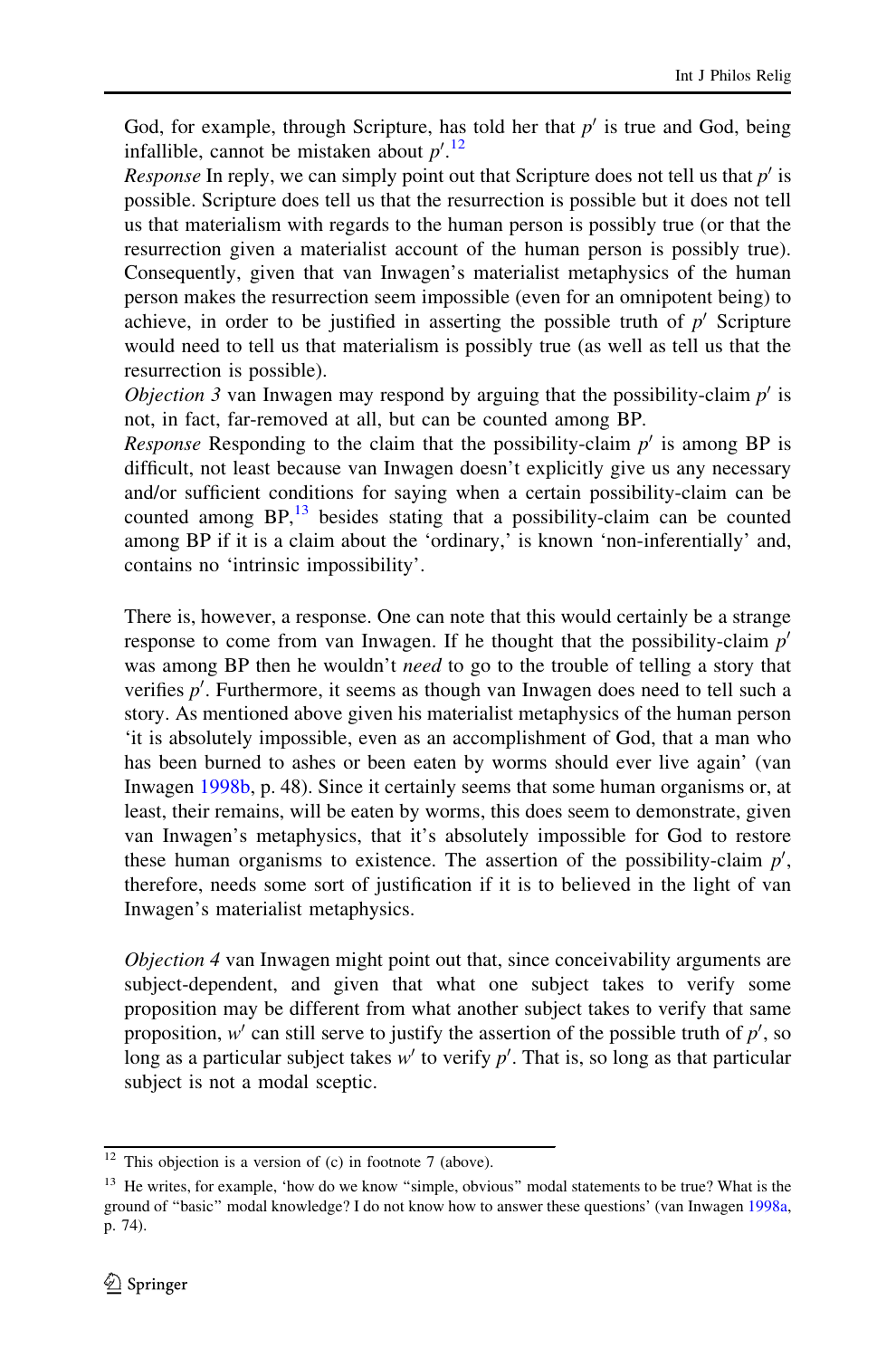<span id="page-16-0"></span>Response: In response we should note that my aim in this paper has only been to show that one cannot accept van Inwagen's modal scepticism and van Inwagen's argument as put forward in 'The Possibility of Resurrection.' This, I think, has been achieved. It is, unfortunately, outside the scope of this paper to argue in favour of model scepticism (or something relevantly similar). In consequence, I leave it up to the reader to decide whether or not she find's van Inwagen's modal scepticism (or something similar) independently plausible.<sup>14</sup>

In sum, van Inwagen, in his argument for the possibility of the resurrection, fails to establish that it is possible for God to resurrect human organisms. This is because the world that van Inwagen describes in order to verify that it is possible for God to resurrect human organisms has neither been imagined in a sufficient amount of structural detail nor imagined in a way that rules out the possibility of its being the case that God does not resurrect a human organism, but only brings a new organism into existence.

Acknowledgments I would like to thank Daniel Hill and Stephen McLeod for their comments on an earlier draft of this piece. I would also like to thank Greg Miller for the many conversations we had about modal knowledge. They helped to strengthen the paper.

Open Access This article is distributed under the terms of the Creative Commons Attribution 4.0 International License ([http://creativecommons.org/licenses/by/4.0/\)](http://creativecommons.org/licenses/by/4.0/), which permits unrestricted use, distribution, and reproduction in any medium, provided you give appropriate credit to the original author(s) and the source, provide a link to the Creative Commons license, and indicate if changes were made.

## References

- Anders, P. C. (2011). Mind, mortality and material being: Van Inwagen and the dilemma of material survival of death. Sophia, 50(1), 25-37.
- Atkinson, T. (2015). A reply to Anders' 'mind, mortality and material being: Van Inwagen and the dilemma of material survival of death. Sophia, 54(4), 577–592.
- Eberl, J. T. (2008). Potentiality, possibility, and the irreversibility of death. The Review of Metaphysics, 62(1), 61–77.
- Gendler, T. S. (2002). Personal identity and thought-experiments. The Philosophical Quarterly, 52(206), 34–54. doi:[10.1111/1467-9213.00251](http://dx.doi.org/10.1111/1467-9213.00251).
- Gilmore, C. (2013). When do things die? In B. Bradley, F. Feldman, & J. Johansson (Eds.), The Oxford handbook of the philosophy of death (pp. 1–59). Oxford handbooks in philosophy. New York: Oxford University Press.

Hartl, P. (2016). Modal scepticism, Yablo-style conceivability, and analogical reasoning. Synthese, 193(1), 269–291. doi:[10.1007/s11229-015-0759-4](http://dx.doi.org/10.1007/s11229-015-0759-4).

Hasker, W. (2001). The emergent self. Ithaca, NY: Cornell University Press.

<sup>&</sup>lt;sup>14</sup> I might add that van Inwagen is not the only modal sceptic. There are a number of modal sceptics of a van Inwagenian sort, especially concerning matters of personal identity across time. As Paul Snowdon, for example, notes when considering the brain-transplant intuition, '[t]he link between imaginability and genuine metaphysical possibility has been thoroughly debated recently, with the result, as I see it, that imaginability cannot be taken as a guide to possibility' (Snowdon [2014,](#page-17-0) p. 207). See also (Wilkes [1993](#page-17-0); Gendler 2002).